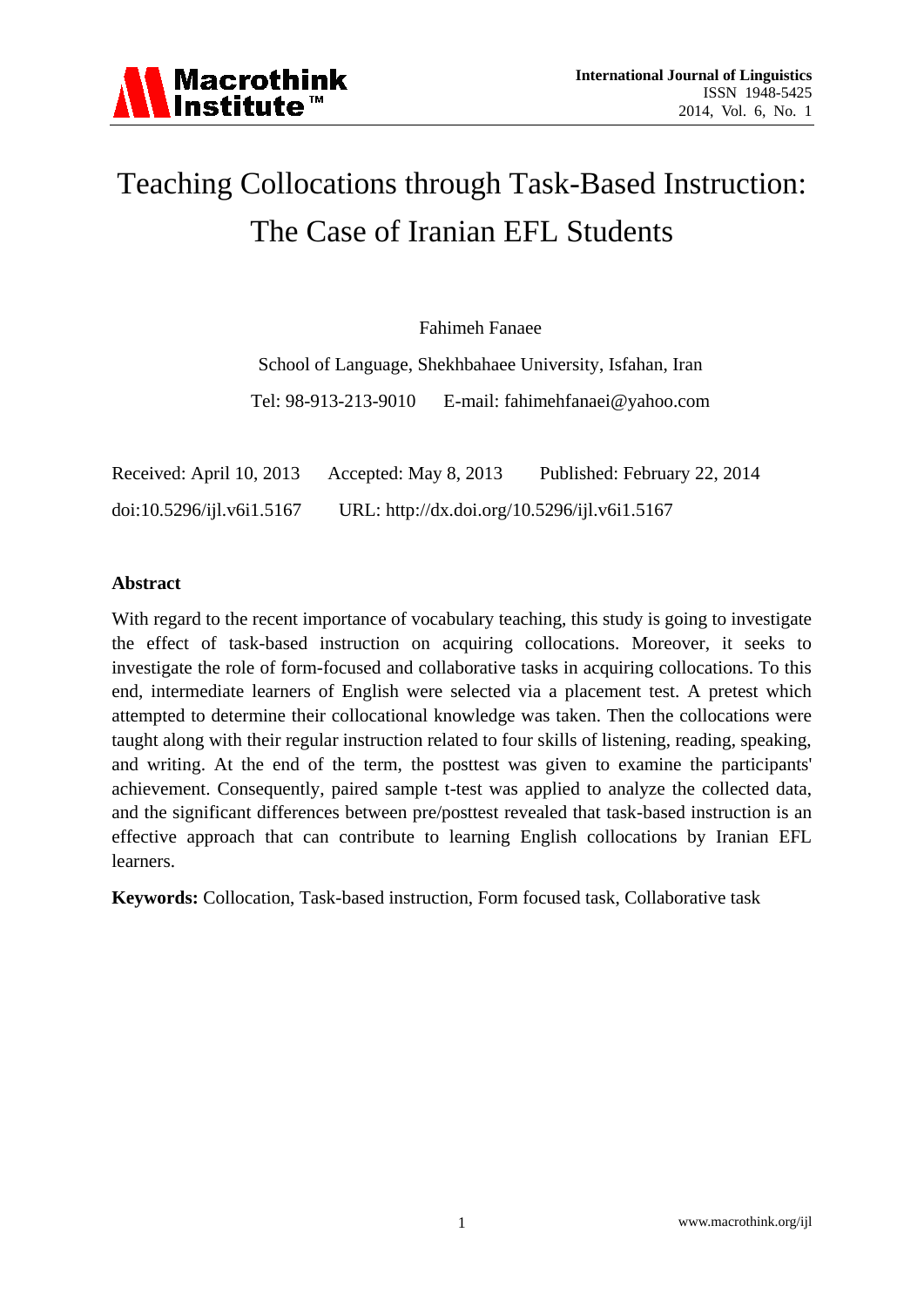

# **1. Introduction**

Collocations are pairs or groups of words that are usually used together. These combinations of words are naturally and frequently used by native speakers, but second or foreign language learners have to make a special effort to learn and use them because they are often difficult to learn. Therefore, learning collocations is an important part of learning the vocabulary of a language because employing collocations is the most natural way of saying something, and is an alternative way of saying something precisely, and also improves one"s style of writing to produce more variety in a text and make its reading enjoyable. Moreover, Lewis (2000) asserts that learning words in combination better helps language learners develop communicative competence than learning words in isolation. As a result, EFL teachers should have in mind when teaching new vocabulary items, to introduce new words together with their frequent co-occurrences or collocates (Lewis, 2000). According to Lewis (2001), language teachers should enhance learner's awareness of collocations by helping them pay more attention to words and their combinations in reading.

# *1.1 Theoretical Framework*

# 1.1.1 Definition of Collocation

Collocations can be defined in many ways (Moon, 1957), and some of these definitions are as follows: collocations are words that occur together with high frequency and refer to the combination of words that have a certain mutual expectancy. "*The combination is not a fixed expression but there is a greater than chance likelihood that the words will co-occur*" (Jackson, 1988, p.96). Also McCarten (2007, p.5) shows the way in which two or more words are typically called collocation. Stubbs (2002, p.215) defines collocation as the habitual co-occurrence of two unordered content words, or of a content word and a lexical set.

According to Hyland (2007, p. 271), in the year of 1957 Firth argues that "*You shall know a word by the company it keeps.*" For Firth this keeping company, which he calls "*collocation*", is part of the meaning of a word. Also he gave the example of English word as which occurs in a limited set of contexts (*you silly ……….; don't be such an ……….*) and with a limited set of adjectives (*silly, obstinate, stupid, and awful*).

In addition, Sinclair (1991) defines collocations as a frequent combination between some words, which happens more often than other words that cannot keep company with each other. Lewis (2000) elaborates a collocation as a subgroup of multi-word items, consisting of individual words which co-occur on a regular basis. In the same vein, Hill (2000) defines collocation as predictable companionship of the context words (e.g., take the other). Woolard (2000) gives further depth to the above-mentioned definitions by stating that collocations are "co-occurrence of words which are statistically much more likely to appear together than random chance suggest" (p.29). Nation (2001) uses the term collocation to define the words that co-occur for two reasons: because they are commonly used together by language users, (e.g., take a shower), or because the meaning of the groups is not obvious from the meaning of the parts like "how do you do".

For this study, collocation will be defined as a frequency of co-occurrence of two lexical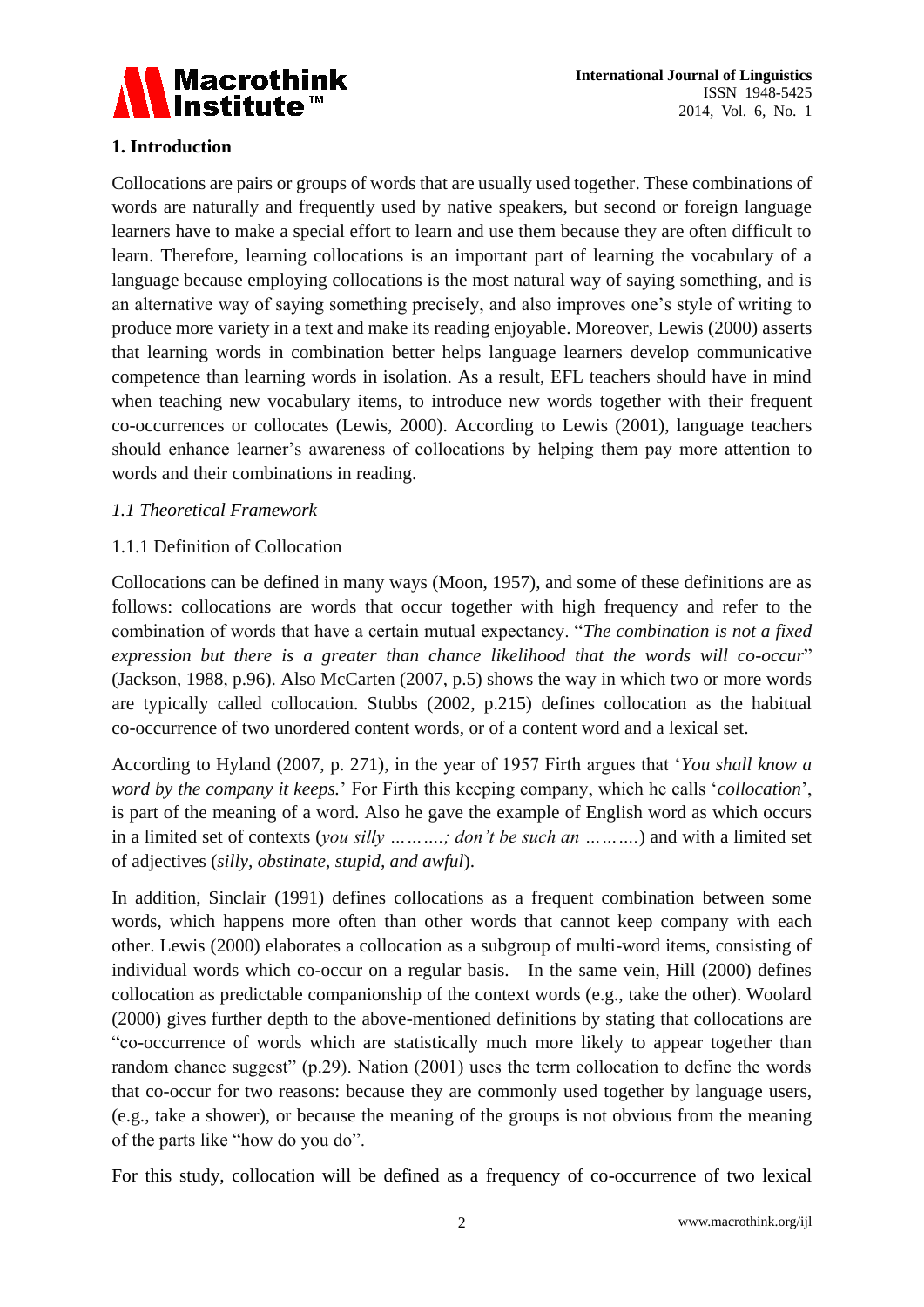

items within a given span. The definition has been widely accepted by corpus linguists. Another aspect of theoretical foundation is classification of collocations which is presented in the following section.

1.1.2 Classification of Collocations

Collocations can be classified in many ways. Each of these classifications has been made based on certain features of collocations such as collocational range of the items comprising collocations, parts of speech of the items or the meaning conveyed by collocations. The most commonly accepted classifications of collocations are as following:

Baker (1992) classifies collocations as open and restricted collocations:

- Open collocations are nodes that can go with a wide range of other words (e.g., big house, beautiful house, small house, and the like).
- Restricted collocations which are similar to idioms or fixed phrases (e.g. get away with or dogs eat dogs).

In this regard, Lewis (2000) classifies collocations as follows:

- Strong collocations which have a very limited number of collocate. Most collocates are fixed, for example, rancid butter or rancid oil.
- Weak collocations which refer to collocations that have a wide variety of collocate; for example, many things can be long or short, cheap or expensive, good or bad.

The most commonly used classification of collocations has been offered by Benson, Benson, and Illson (1986). They divided collocations into two major categories: grammatical and lexical collocations. Grammatical collocations consist of content words: a noun, an adjective or a verb plus a preposition or infinitive.

Pattern Examples:

| Noun+ Prepositions     | "Shortness of" |
|------------------------|----------------|
| Adjective+ Preposition | "Mad at"       |
| Preposition+ noun      | "by product"   |

On the other hand, lexical collocations consist of neither prepositions nor infinitives. They comprise only content words.

Pattern Examples:

| Noun+ Noun   | "Police officer" |
|--------------|------------------|
| Verb+ Adverb | "work hard"      |
| Verb+ Noun   | "do research"    |

# *1.2 Collocations and Problems of Persian L2 Learners of English as a Foreign Language*

The problem is that collocations are often ignored or paid little attention to in materials employed for teaching English. Therefore, even though learners at intermediate or advanced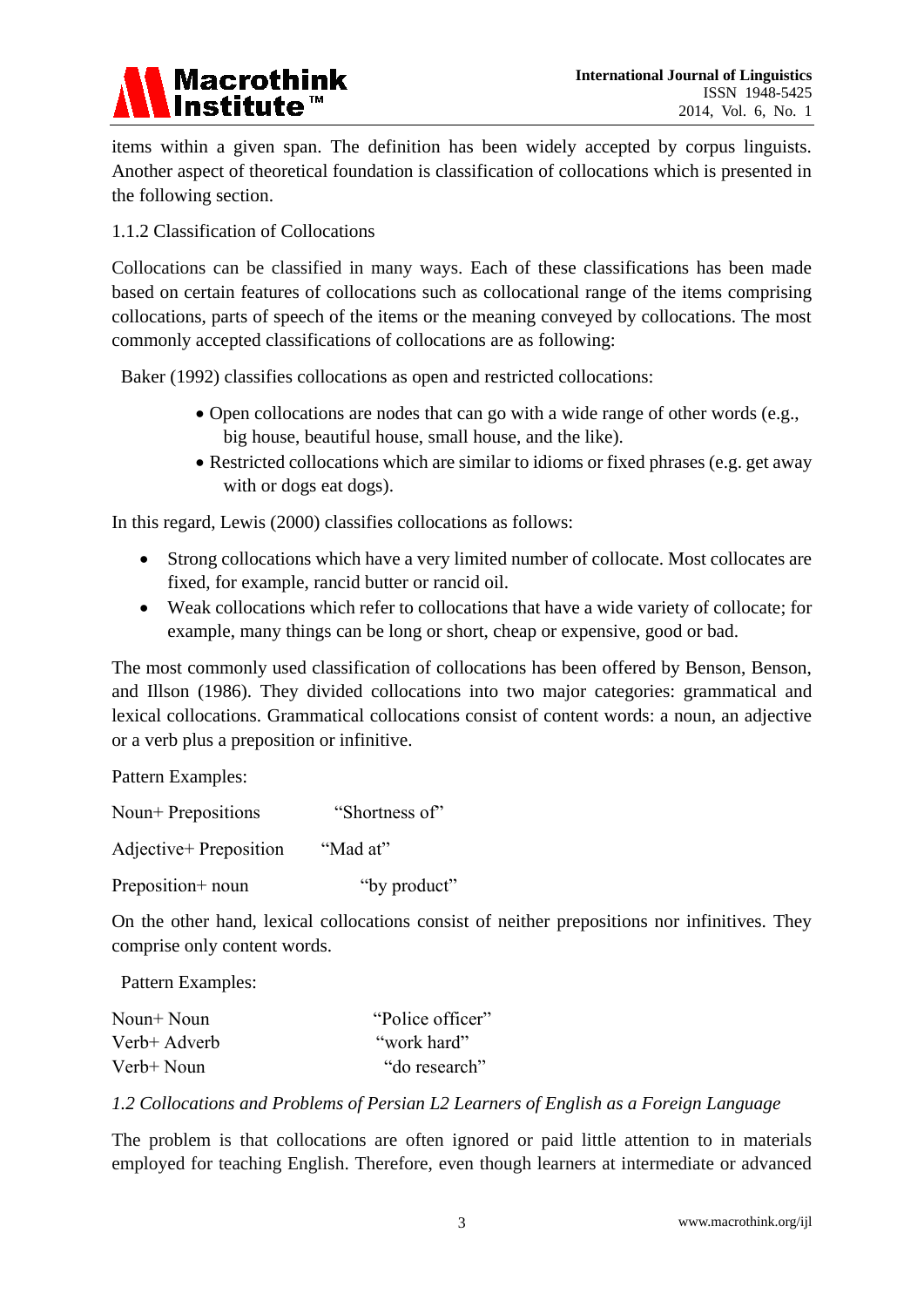

levels of language proficiency know numerous vocabulary items and grammatical rules, they make longer sentences to make their intentions understandable, and their sentences may not make sense or do not sound natural in English.

Another problem which Persian learners of English face learning collocations is their lack of awareness of significance of collocations. Methods and strategies used for the instruction of collocations are sometimes inappropriate as well. Most of the traditional approaches have ignored the importance of fixed expressions, lexical collocations, and patterns, which are important for foreign language learners and they have put the emphasis on the meaning of the separate words. Most of the traditional approaches have advocated Presentation-Practice-Production model of vocabulary instruction in classroom settings, however, they do not provide learners with tasks that enhance their capability in applying such elements and their mastery for real communicative situations. In other words, many teachers tend to show lists of words that they have chosen for learners, which are likely to appear in examinations, and encourage learners to memorize them. Based on these grounds, applying task-based approach may help learners to improve their collocational knowledge.

## *1.3 Task-Based Approach*

During the last few years, there has been a broad interest within the ELT profession toward Task-based Instruction (TBI) as a successful and effective approach to second/foreign language teaching, which bases itself on the implementation of a great variety of *tasks* and *procedures* to produce effective results in L2 acquisition (Ellis 2003, Richards 2001).

In current pedagogical discussions, the task-based approach has achieved something of the status of a new orthodoxy: teachers in a wide range of settings are being told how they should teach. Furthermore, most newly published textbooks and papers are being recognized as emphasizing task-based instruction (Ellis 2003, Richards & Rodgers 2001). Clearly, whatever a task-based approach means, it is a *good thing* (Littlewood, 2004). Therefore, Task-based Language Teaching (TBLT) refers to "an approach/method based on the use of tasks as the core unit of planning and instruction in language teaching…as a logical development of Communicative Language Teaching (CLT)" (Richards & Rodgers, 2001, p.223).

As for a precise definition of the notion of *task*, there has been much discussion and debate in the literature. Littlewood (2004, p.320) defines "tasks as a range of learning activities from the simple and brief exercise type to more complex and lengthy activities such as group problem-solving or simulations and decision-making". Moreover, according to Zhang (1999; as cited in Talebinezhad & Esmaeili, 2012), task based instruction is such a complete method that "it treasures both the learning process and learning results, language forms and meaning, and linguistic competence and communicative function" (p. 1700). Task-based teaching helps learners" learner-to-learner interactions to encourage authentic use of language and meaningful communication (Harmer, 2007). A task provides opportunities to "exchange meaning rather than to learn the second language" (Ellis, 2001, p.113).

Besides, there are many types of tasks, especially in the communicative instruction such as problem solving, decision making, and information gap (Oxford, 2006).Take all of these into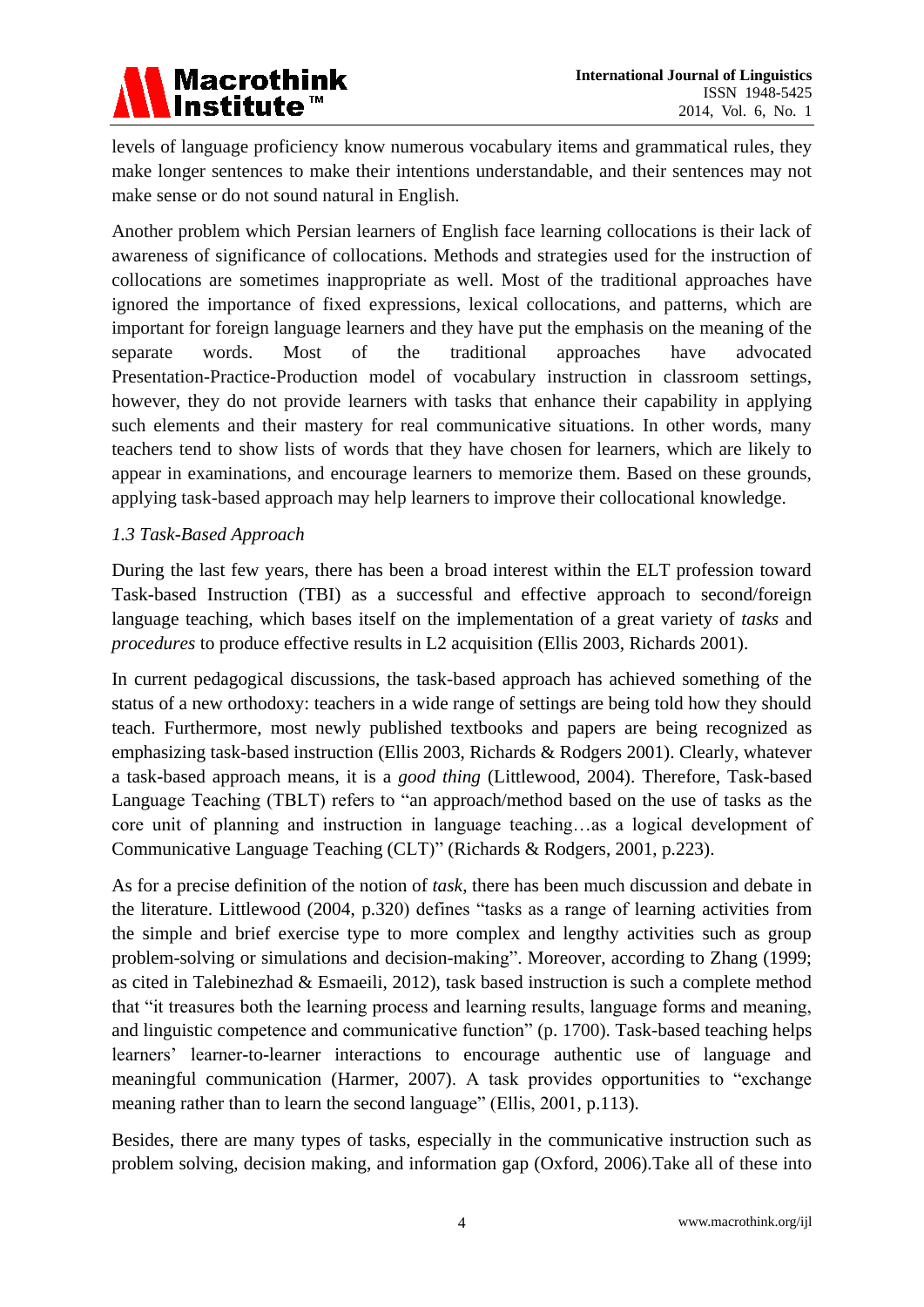

account, in this study; collaborative tasks which benefit from peer interaction for learning were applied to teach collocations. The advantages of collaborative learning have been introduced since the time of Piaget (1928; cited in Talebinezhad & Esmaeili, 2012) and Vygotsky. Vygotsky (1978) believes that students are capable of performing at higher intellectual levels when asked to work in collaborative situations. Moreover, according to Harmer (2007), form-focused tasks which are useful to direct students' conscious attention to some features of language in communicative tasks were employed in this study. One of the common ways of focusing on form is *noticing*, which is defined as the intake of the language features as a result of learners paying attention to the input, where *intake* refers to input which becomes part of learning process.

On the basis of the above-mentioned claims and suggestions, there has been a great interest in Instructed Second Language Acquisition research to explore aspects of acquisition of collocations within the framework of TBLT (Ellis, 2003). Current views of Task-based language teaching hold that "if learners are to acquire language through participating in tasks, they need to attend to or notice critical features of the language they use and hear" (Richards & Rodgers, 2001, p.236).

Following the same line of research and interest, the present research aims to specifically investigate learners" acquisition of English collocations in a task-based language teaching environment by Persian EFL learners.

## **2. Research Questions**

Most Iranian EFL learners seem to have good knowledge of English grammar, but they have many problems with production of collocations. They need to be aware of the existence of collocations. And they are also supposed to know how words co-occur and use them in the actual communication. As a result, the research questions addressed in this study are as follows:

1. To what extent does task-based Instruction enhance Iranian EFL learners" acquisition of English collocations?

2. What are the effects of different types of tasks namely form -focused and collaborative tasks on EFL learners' acquisition of collocations?

# **3. Method**

# *3.1 Participants*

The participants who took part in this study were 25 students of a private language school in Isfahan, Iran. They all shared Persian as their mother tongue. All the participants were female, and their age ranged from 17 to 30. The study was conducted during the summer English courses of the language institute. Before starting the course, all the participants were informed that they were going to receive instruction concerning a number of collocations incorporated into their regular program and they all voluntarily agreed to take part in this study. In regard with starting the program, a placement test was conducted to ensure participants' homogeneity in terms of language proficiency. Based on the results of the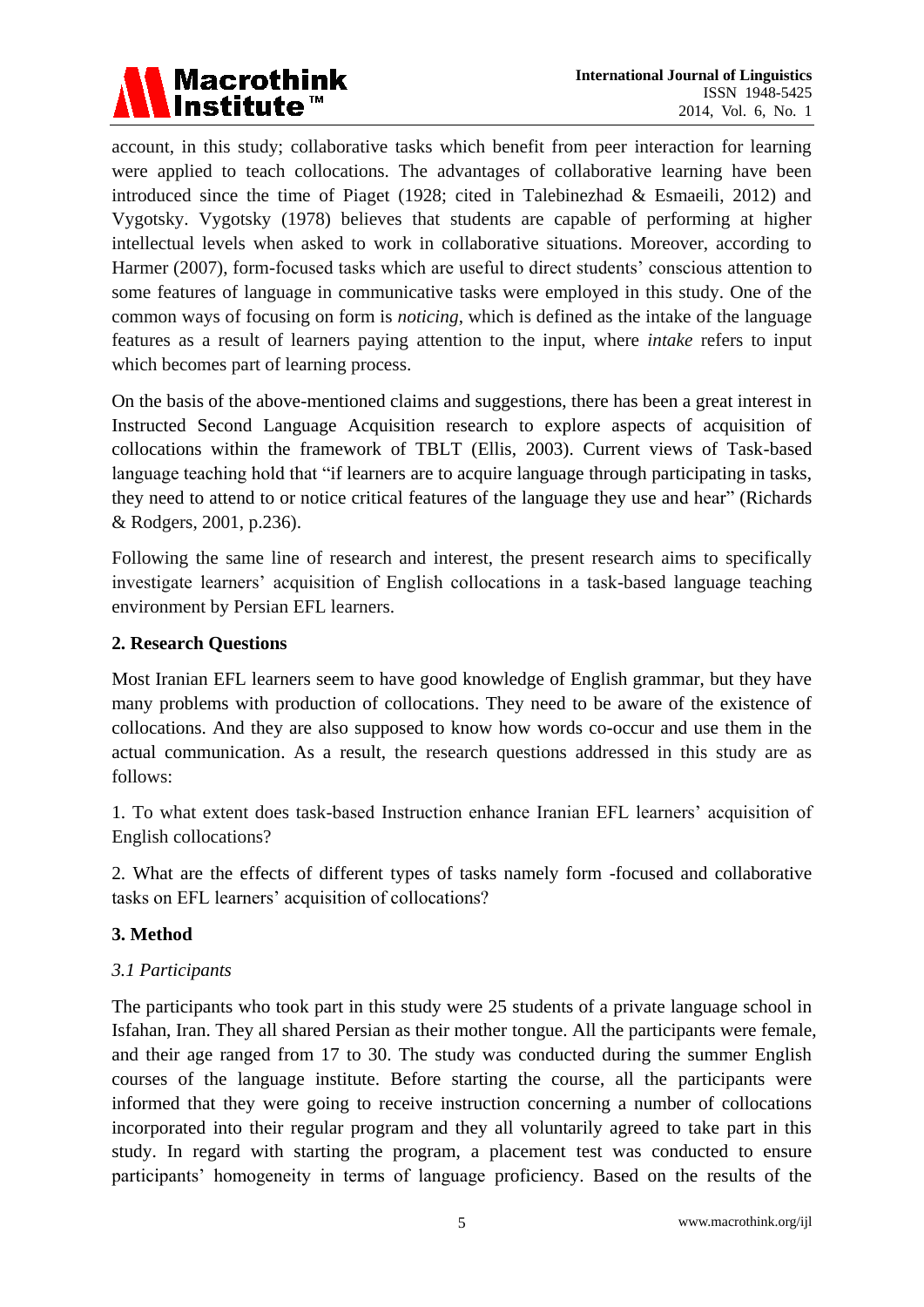

placement test which was Longman Pearson Placement Test, LPPT, 25 intermediate students were selected.

## *3.2 Materials*

First of all, as it was pointed out in the previous section, a LPPT was administered for choosing the learners who were supposed to take part in this study.

Second, the pretest, taken by all the participants at the beginning of the term before going through the instruction, contained the collocations which were dealing with the instructed collocations in the form of cloze tests. The pretests examined the participants" collocational knowledge.

Finally, at the end of eight weeks of instructional term, the post test, in the form of multiple choice and error correction, examined the participants" achievement related to the collocations that they faced with in their course of instruction.

#### *3.3 Procedure*

After putting students at the appropriate level through placement test, learners at the intermediate level were assigned to two classes, each with thirteen and twelve participants, because the institute's policy let have restricted number of students in each class. Then they were given a pretest to test their collocational knowledge. Then, the course was held according to the principles set out by the institute, which is 3 one-and-half-an-hour classes a week for eight weeks, and their chosen material and textbook. Indeed, the number of sessions and the amount of practice was kept equal among all the participants.

As for the instructional procedure of collaborative and form-focused tasks, all the participants, along with their regular instruction, were asked to make the two or three groups in order to work together and to focus on the form of different collocations that they dealt with, and they were asked to discover different collocations in the context of instruction. After the term was over, the posttest was administered, and based on the subjects' scores, which indicated their achievement and progress during the courses, the results were compared and contrasted with those of the pretest given at the beginning of the course, and data were fed to SPSS to analyze.

#### **4. Results and Data Analysis**

For the analysis of the data from our tests, the SPSS software was run and paired sample t-test was employed to compare two intermediate classes who took the pre/posttest.

# *4.1 Investigating the First Question*

Regarding the first research question which investigates whether task-based instruction effects acquiring collocations or not, the students were taught by task-based approach and along with their regular instruction, their awareness was raised. Accordingly, knowledge of the students on the pretest, which was measured at the beginning of the term, was compared with that of the posttest after receiving the instruction for each group which is displayed in Table 1.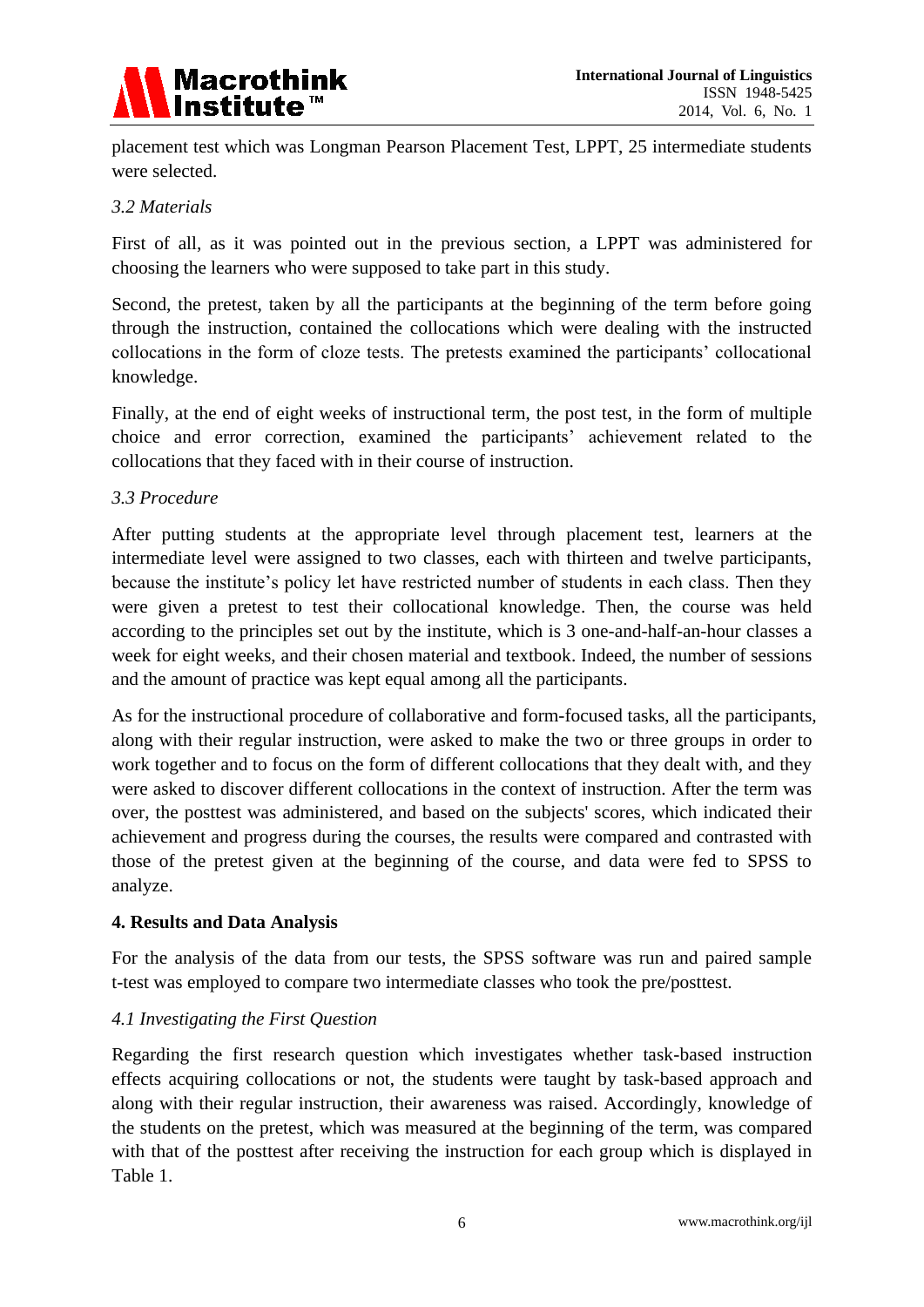

|                       | Pre group 1 | Post    | Pre group2 | Post group 2 |
|-----------------------|-------------|---------|------------|--------------|
|                       |             | group1  |            |              |
| Valid<br>N            | 13          | 13      | 12         | 12           |
| Mean                  | 10.9231     | 16.5385 | 0.9375     | 22.9167      |
| <b>Std. Deviation</b> | 2.39658     | 2.6506  | 2.83470    | 2.35327      |
| Minimum               | 7.00        | 10.00   | 6.00       | 19.00        |
| Maximum               | 15.00       | 19.00   | 15.25      | 26.00        |

Table 1. Descriptive Statistics of Two groups" Pre/Post test

By referring to Table 1. the mean, standard deviation, minimum, and maximum scores of each group were shown. The results of this table help to figure out how applying different tasks could raise students" awareness of collocations to acquire more.

# *4.2 Investigating the Second Research Question*

Considering the second research question which is concerning if applying different tasks enhances the learners' acquisition of collocations, the results of the students' performance on the posttest were compared and depicted in Table 2.

Table 2. Paired Sample Statistics of the first group

|        |      | Mean    | N  | Std.      | Std. Error |
|--------|------|---------|----|-----------|------------|
|        |      |         |    | Deviation | Mean       |
| Pair 1 | pre  | 10.9231 | 13 | 2.39658   | .66469     |
|        | Post | 16.5385 | 13 | 2.66506   | .73916     |

It can be seen in Table 2 that the scores on pre/posttest were different. The means and standard deviations of scores of pre/posttest were estimated which revealed the difference between pre/posttest of the first group. To find out if this difference is significant, a paired sampled t-test was applied. Table 3 indicates the results of t-test for the first group.

Table 3. Paired Samples Correlations of the first group

|        |           |    | Correlation Sig. |      |
|--------|-----------|----|------------------|------|
| Pair 1 | pre& post | 13 | .542             | .056 |

The difference between means of pretest and posttest in Table 3 was shown, and correlation was carried out to see whether there is a positive correlation between the first group's scores that can easily reveal that knowledge of students after course of instruction was improved.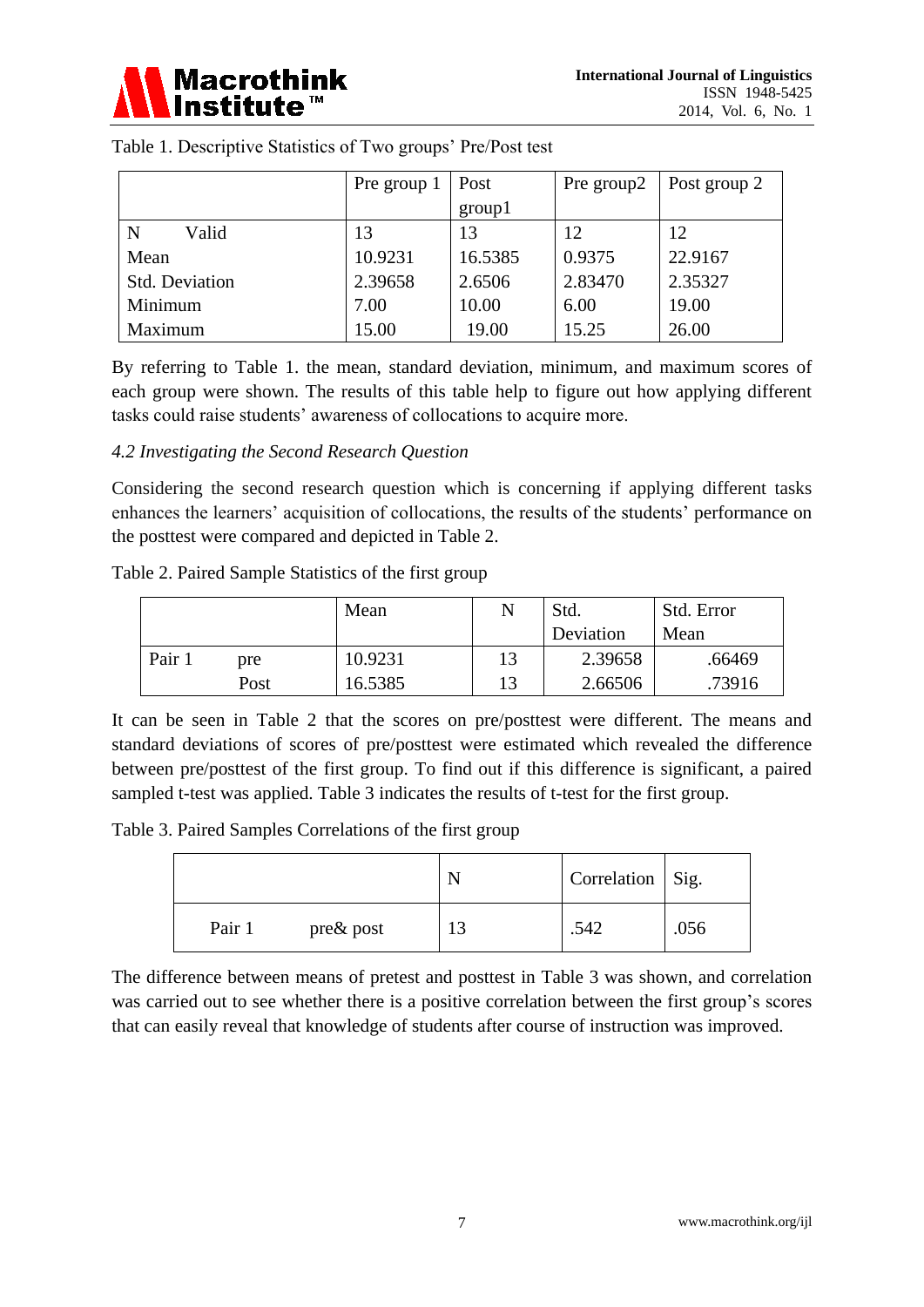

|  | Table 4. Paired Sample Test of first group |  |  |  |  |  |
|--|--------------------------------------------|--|--|--|--|--|
|--|--------------------------------------------|--|--|--|--|--|

|          | Paired      |          |        |                |            |          |    |          |
|----------|-------------|----------|--------|----------------|------------|----------|----|----------|
|          | Differences |          |        |                |            |          |    |          |
|          |             |          |        | 95% Confidence |            | T        | df | $Sig(2-$ |
|          |             |          | Std.   | Interval       | of<br>the  |          |    | tailed)  |
|          |             | Std.     | Error  | Difference     |            |          |    |          |
|          | Mean        | Deviatio | Mean   | Lower          | Upper      |          |    |          |
|          |             | n        |        |                |            |          |    |          |
| Pair 1   | $-5.61538$  | 2.43374  | .67500 | $-7.0868$      | $-4.14469$ | $-8.319$ | 12 | .000     |
| pre-post |             |          |        |                |            |          |    |          |

The difference between means of pre/posttest was indicated in Table 4 and their standard deviations are statistically different. Then t is compared with *df* which is degree of freedom that is n-1. Significance, that is .000, is compared with  $\alpha$  5% that one can see that the difference between means of the pretest and the posttest of the first group was significant,

Table 5, 6 and 7 indicate similar results of t-test in the second group.

| Table 5. Paired Samples Statistics of the second group |  |
|--------------------------------------------------------|--|
|--------------------------------------------------------|--|

|        |     | Mean    | N  | Std.      |                 |
|--------|-----|---------|----|-----------|-----------------|
|        |     |         |    | Deviation | Std. Error Mean |
| Pair 1 | pre | 10.9375 | 12 | 2.83470   | .81831          |
|        |     | 22.9167 | 12 | 2.35327   | .67933          |
| Post   |     |         |    |           |                 |

It can be seen in Table V. the scores on pre/posttest were different. To find out if this difference is significant, a paired t-test was applied to scores.

Table 6. Paired Samples Correlations of the second group

|      |           |        | Correlation | . 1 σ |
|------|-----------|--------|-------------|-------|
| Pair | pre &post | $\sim$ | .398        | 200   |

Paired samples correlations of pre/ posttest of the second group are shown the positive correlation between the means of the pre/posttest which means knowledge of students after the course of instruction was improved.

|  |  | Table 7. Paired Samples Test of the second group |  |
|--|--|--------------------------------------------------|--|
|  |  |                                                  |  |

|  |  | 95% Confidence  |  |  |
|--|--|-----------------|--|--|
|  |  | interval of the |  |  |
|  |  | Difference      |  |  |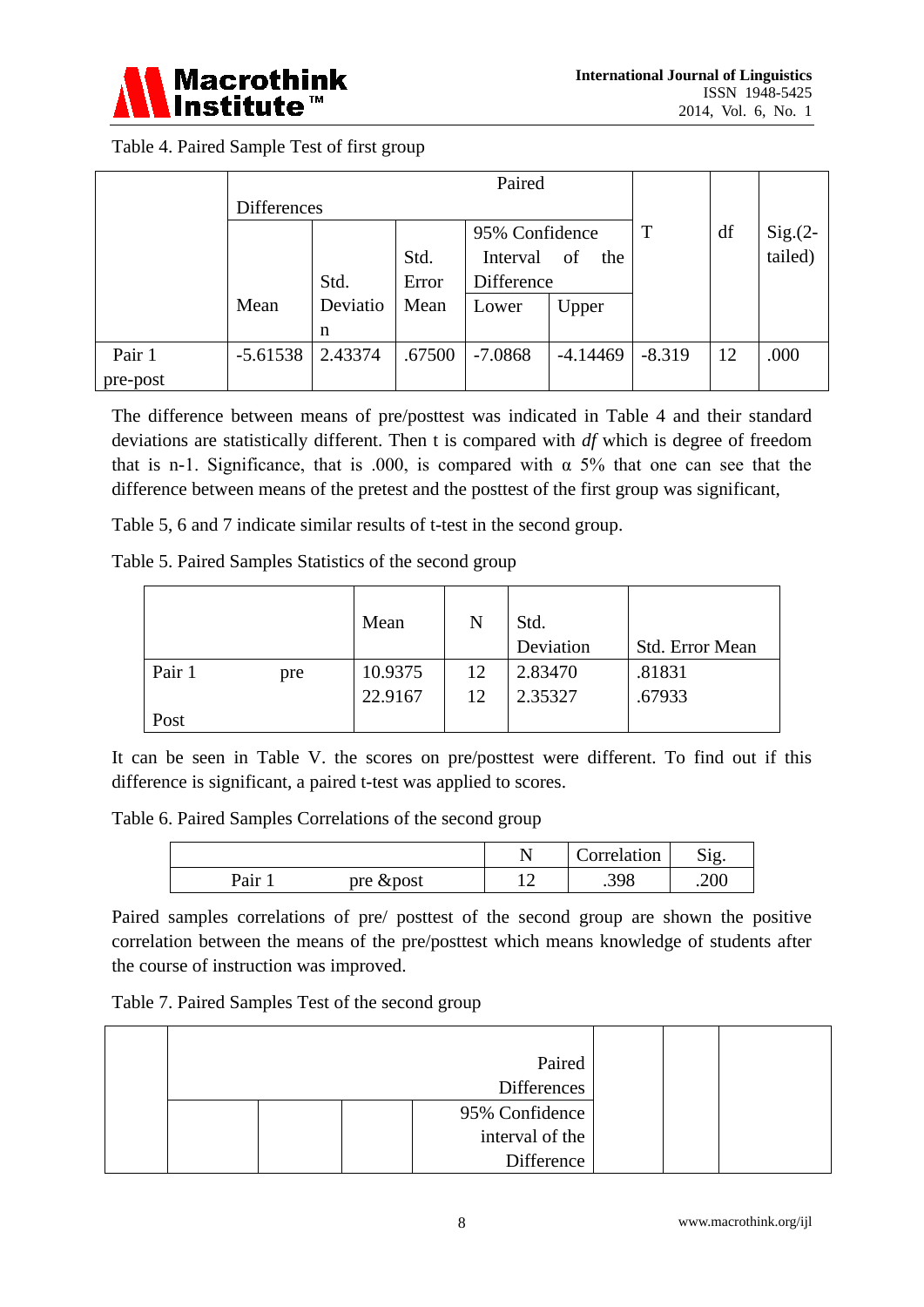

|       | Mean     | Std.     | Std.   |          |          | T      | df | Sig.         |
|-------|----------|----------|--------|----------|----------|--------|----|--------------|
|       |          | Deviatio | Error  | Lower    | Upper    |        |    | $(2-tailed)$ |
|       |          | n        | Mean   |          |          |        |    |              |
| Pair  | 11.97917 | 2.87516  | .82999 | 13.80596 | 10.15237 | 14.433 | 11 | .000         |
|       |          |          |        |          |          |        |    |              |
|       |          |          |        |          |          |        |    |              |
| pre-p |          |          |        |          |          |        |    |              |
| ost   |          |          |        |          |          |        |    |              |

Significance, that is .000, is compared with  $\alpha$  5% that one can easily see that the difference between means of pre/posttest of the second group was significant. The results depict the effectiveness of task-based approach for acquisition of collocations. This speculation is discussed and elaborated in details in the next section.

# **5. Discussion**

The results obtained from data analysis procedure provide a vivid answer to the first posed question of the study: that task-based approach to teaching collocations can indeed enhance the participants" awareness of collocations. This in line with previous research for example: Devici, (2004), Jiang (2009), Rezvani (2007), Ying and Hendricks (2004). The fact that participants exhibited a better performance after receiving collaborative and form-focused tasks to raise their collocational awareness may refer to what Ellis (2003) put forth that task-based instruction is a successful and effective approach to second/foreign language teaching which bases itself on the implementation of a great variety of *tasks* and procedures to produce effective results in L2 acquisition. Task-based approach holds that tasks can be the core unit of planning and instruction in language teaching (Richards & Rodgers, 2001).

Referring to the second research question that addresses the effectiveness of collaborative and form-focused tasks on learners" acquisition of collocations, the findings of the study indicate successful use of collocations in communication by the participants at intermediate level.

In sum, the results of this study shed light on applicability of collaborative and form-focused tasks in teaching collocations. Most of the previous studies did not use these tasks, and they often taught collocations by using tasks such as "fill in the blanks", translation, writing, and etc, but collaborative tasks which could facilitate learning in group instead of individually were ignored. In fact, form-focused tasks could help students notice different words which come together in order to raise their awareness.

# **6. Conclusion**

Collocation is an important feature of language for second and foreign language learners, however, it is extremely problematic in this area since there are a large number of them, and there is no special rule to learn them.

In order to teach collocations through tasks, this study attempted to demonstrate the effectiveness of different tasks, that is, form-focused and collaborative. Furthermore, the effect of task-based instruction was investigated in this study. Two intermediate groups were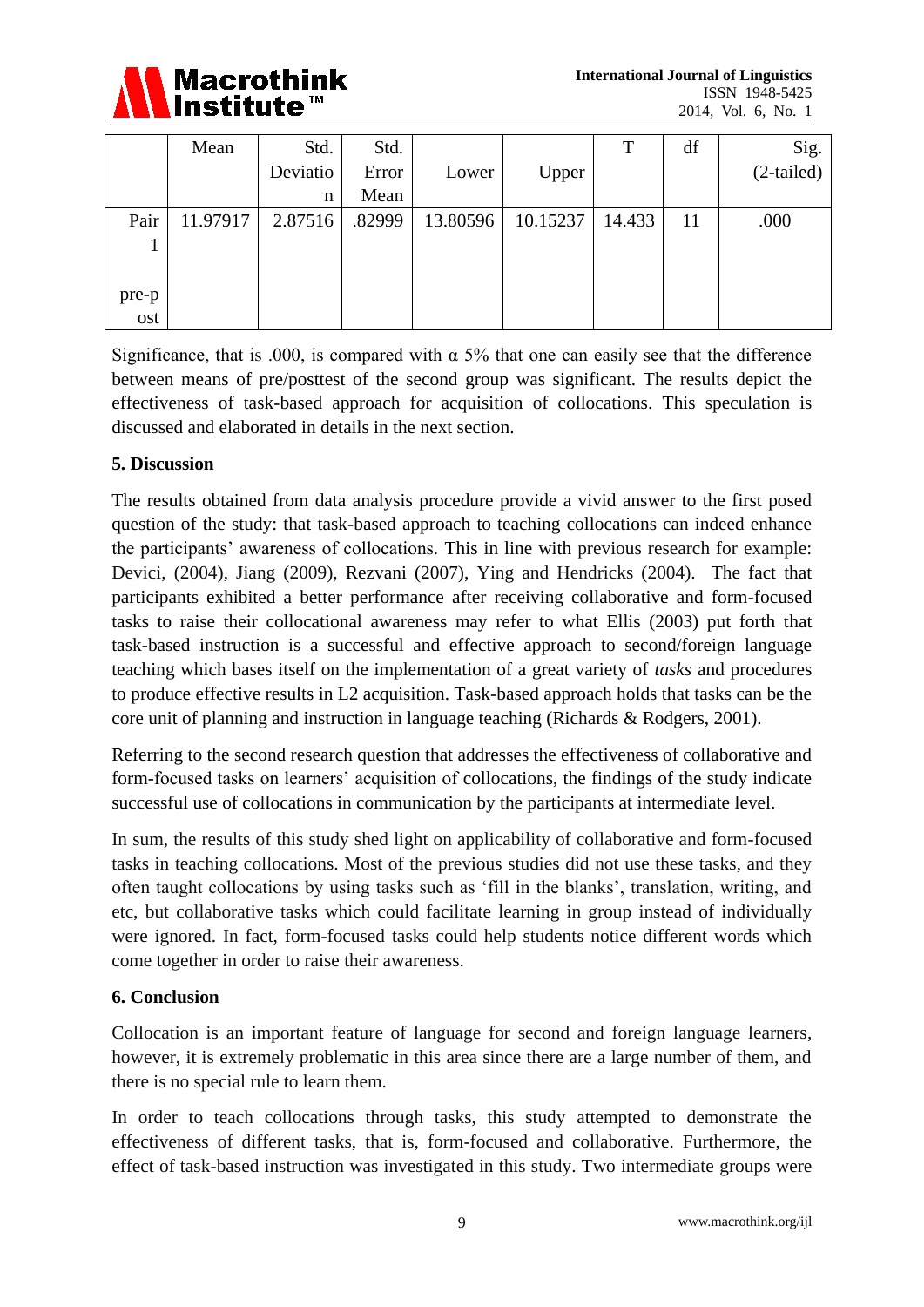

chosen to take pretest. Then they were instructed along with their regular instruction through different tasks. Finally, an immediate posttest was administered. After analyzing data and using paired sample t-test, it was generally revealed that students' acquisition of collocations tended to improve through exposure to task-based input.

Consequently, incorporating tasks and task-based activities in EFL classrooms enhance acquisition of collocations and task-based teaching is a suitable and effective alternative for traditional methods of collocations.

# **References**

Baker, M. (1992). *In other words*. London: Routledge.

Benson, M., Benson, E., & Ilson, R. (1986). *The BBI Combinatory Dictionary of English*. Amsterdam: John Benjamin.

Deveci, T. (2004). Why and how to teach collocations. *English teaching forum online*, *26,* 131-143.

Ellis, R. (2001). Investigating form-focused instruction. *Language learning*, *51*, 1-46.

Ellis, R. (2003). *Task-based language teaching and learning*. New York: Oxford University Press.

Harmer, J. (2007). The practice of English language teaching  $(4<sup>th</sup>$  ed.). Harlow: Longman

Hill, J. (2000). Revising priorities: From grammatical failure to collocational success. In M. Lewis (Ed.), *Teaching collocation: Further development in the lexical approach* (pp. 47-69). Oxford: Oxford University Press.

Hyland, K. (2008). As can be seen: Lexical bundles and disciplinary variation. *English for specific purposes, 27*(1), 4-21.

Jackson, H. (1988). *Words and their meaning*. London: Longman Group UK Limited.

Jiang, J. (2009). Designing pedagogic materials to improve awareness and productive use of L2 collocations. In A. Barfield (Ed.), & H. Gyllstad (Ed.), (2009). *Researching collocations in another language multiple interpretation.* Palgrave Macmillan Publication.

Lewis, M. (2001). Third conditional again! Isn't there anything else? New Routes, 12. Retreived June 25. 2003.

Lewis, M. (Ed.), (2000). *Teaching collocation: Further development in the lexical approach.*  Oxford: Oxford University Press.

Littlewood, W. (2004). *The task-based approach: Some questions and suggestions*. *ELT Journal*, *58*(4), 319-326.

McCarten, J. (2007). *Teaching vocabulary lessons from the corpus lessons for the classroom*  $(1<sup>st</sup>$  ed). New York: Cambridge University Press.

Moon, R. (1997). Vocabulary connections: Multiword-items in English. In N. Schmitt, & M.